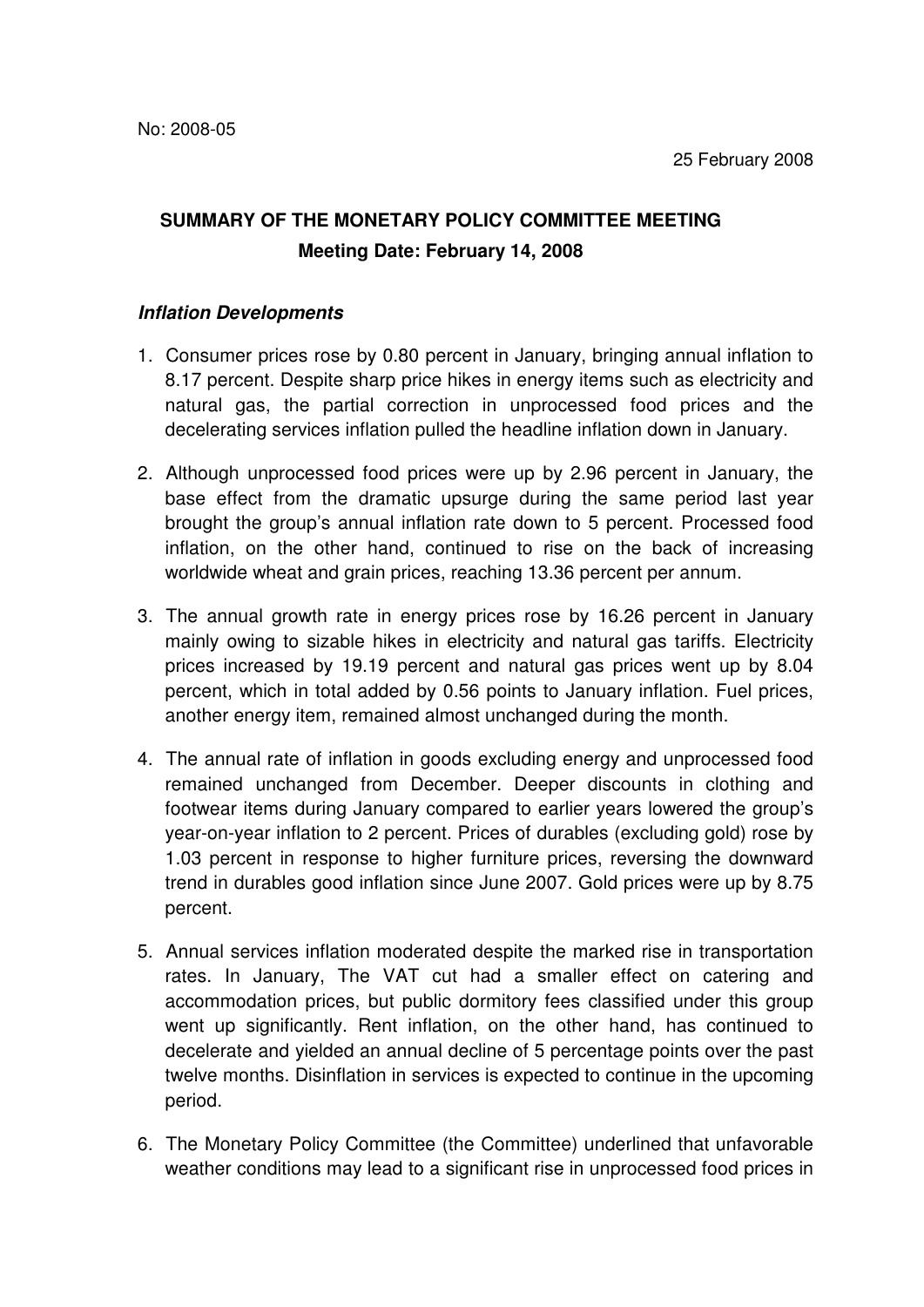February compared with the same period in 2007, possibly leading to a temporary upward shift in annual inflation. Inflation excluding food and energy items is expected to remain close to 4 percent.

## **Factors Affecting Inflation**

- 7. Recent readings suggest that the economy continues to grow at a moderate pace. Industrial production grew by 5 percent in annual terms during the last quarter of 2007. Also, quarter on quarter growth rate was significantly positive in seasonally adjusted terms.
- 8. Industrial production declined annually in December 2007, as there were fewer working days compared to the previous year due to the religious holiday. The January capacity utilization rates and production expectations of the industrial sector along with the low base effect of the same period of the previous year, suggest that industrial production in January may display a sizeable growth on annual basis. For a better evaluation of the main trend in the manufacturing industry, December and January data should be read together. Taking this into account, the Committee assessed that industrial production continues to grow modestly.
- 9. The strong Turkish lira fosters the demand for imported goods. As a matter of fact, the quantity of consumer good imports, particularly automobiles and durables, rose sharply during the last quarter of 2007 compared to the same period of the previous year. Also domestic sales of automobiles displayed a quite significant rise, in both annual and quarterly terms, during October-December period. Even though automobile sales in January were down from December, they still increased by 37.7 percent in annual terms.
- 10. Although the relative price effect stimulates demand in industries like consumer durables, the weakened global credit conditions restrain the overall domestic demand. In fact, consumer loans, which displayed some acceleration in the second half of 2007, settled back into a pattern of mild growth following the turmoil in mature markets. Moreover, according to the Consumer Tendency Survey, household spending on automobiles, durables and semidurables is on the decline.
- 11. Machinery-equipment production, a key indicator of investment activities, fell 4.4 percent in annual terms in the fourth quarter of 2007 but was up from the previous quarter in seasonally adjusted terms. During the same period, electrical machinery production increased by 23.3 percent annually, backed by vigorous export growth. Domestic sales of heavy commercial vehicles displayed sharp rises in January on a monthly and yearly basis. The Committee noted that the recent rise in domestic sales of heavy commercial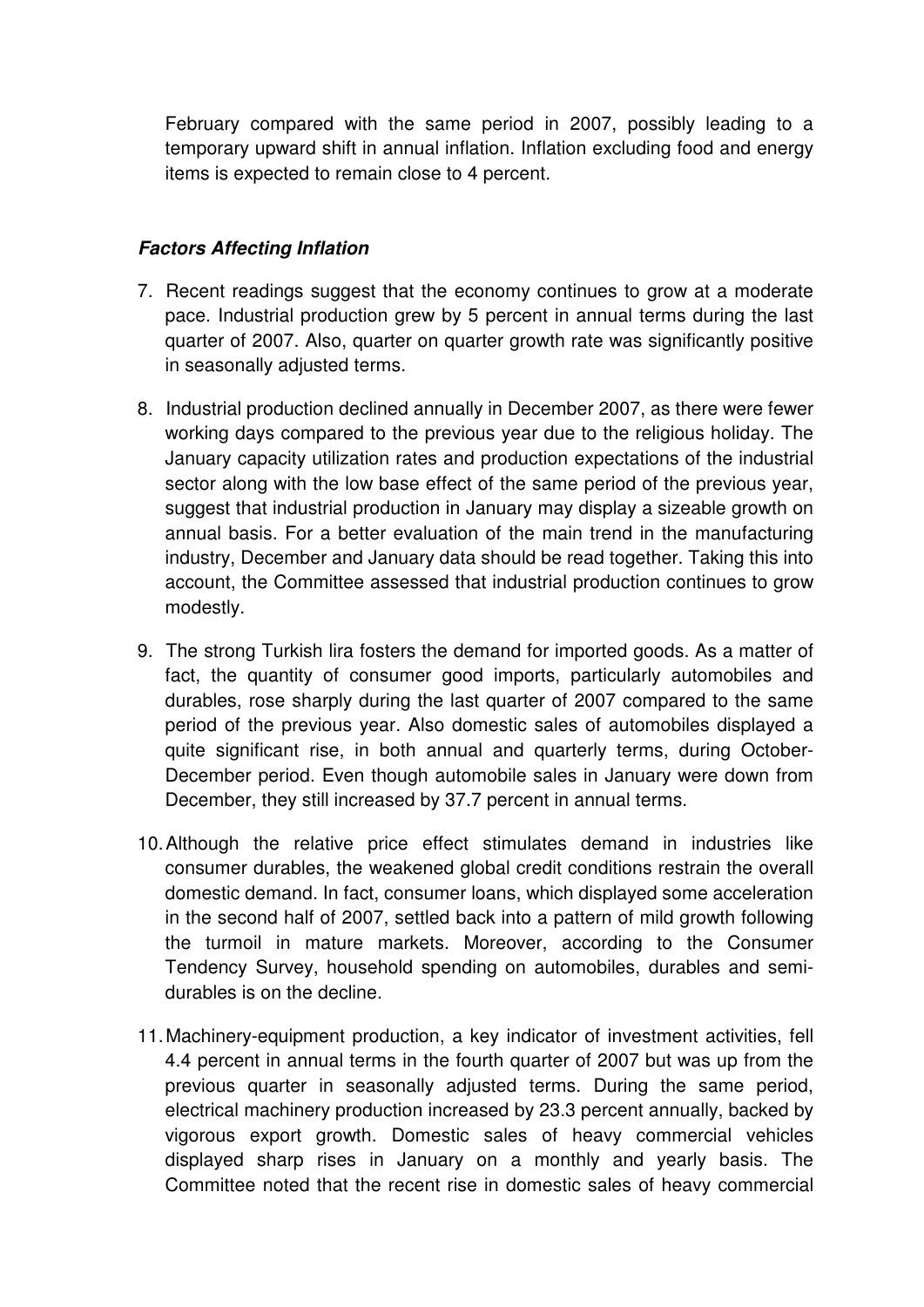vehicles did not point to a overheating when the significant slowdown in the past two years is taken into account. Imports of capital goods increased both annually and quarterly. Notwithstanding the relative price effect driven by the strong currency, uncertainties in global markets are expected to restrain investment demand in the forthcoming period.

- 12. The fact that nonmetallic mineral manufacturing has been contributing less to industrial production since 2005 confirms the slowdown in the construction sector. In January, the rate of capacity utilization in this industry declined in annual terms. Besides, the diffusion index based on "consumers' intention to buy or build a house during the next twelve months" from the Consumer Tendency Survey, continues to trend downward, which suggests that the construction industry might weaken further in the upcoming period.
- 13. External demand does not display a significant deceleration at this point. The export quantity index rose by 7.1 percent during October-December 2007 compared to a year earlier. According to the records of Turkish Exporters Assembly, annual export growth amounted to 49.3 percent in January in US dollars, and exports will expand further in February. Yet, the low base effect from the previous year should be taken into account in reading these figures. Excluding seasonal patterns and price movements, the real export growth remains modest. Yet, the expected slowdown in global economic activity may lead to a reduction in the contribution of external demand to economic growth in the medium term.
- 14. Overall, assessments on broad economic activity suggest that aggregate demand conditions will continue to support disinflation.

## **Monetary Policy and Risks**

- 15. Uncertainties regarding the developments in mature markets restrain the recovery in domestic demand. In fact, consumer confidence indices display a downward trend since September. Recently, medium and long term loan rates have been following a flat course despite the policy rate cuts, suggesting that ongoing difficulties in the global credit markets partly offset the impact of monetary easing on the credit supply.
- 16. Monetary conditions continue to support disinflation. The Committee noted that monetary policy remains restrictive even after the recent rate cuts. The modest growth rate of the monetary indicators point to a similar picture. The currency remains strong, curbing inflationary pressures and easing the impact of rising commodity prices on domestic production costs. The recent upward movement in medium to long term interest rate can be explained by an increase in the risk premium rather than the deterioration in inflation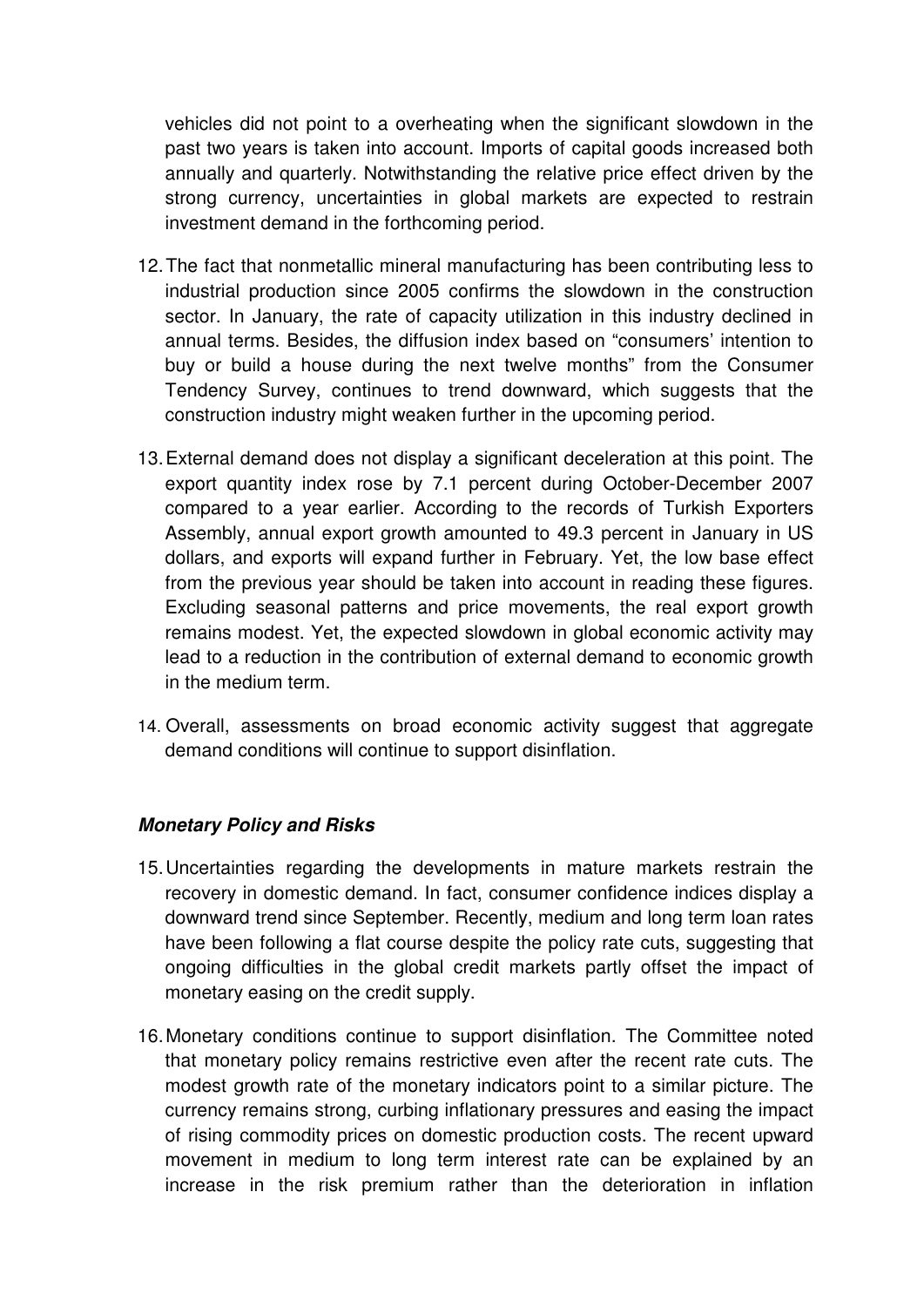expectations. As a matter of fact, survey based inflation expectations series show no indication of worsening in inflation expectations.

- 17. Considering the size and the duration of ongoing supply-side shocks, the Committee has been citing the core indicators frequently. Although its highest priority is price stability, the CBT, in line with its medium term approach, will not react aggressively to the shocks beyond the control of monetary policy, as doing so could create undesirable fluctuations in economic activity and distortions in relative prices. In this context, the period in which inflation reaches to the target will depend on the course of food and energy prices.
- 18. Risks to the inflation outlook can be summarized as follows:
- 19. Inflation expectations were not affected by the energy price hikes in January, possibly indicating that inflation targets continue to serve as an anchor for expectations. Yet, the main risk factor for the current medium term inflation outlook is a potential second round effect of the accumulated supply shocks, which may also create a higher than expected inflation inertia. The course of agricultural commodity prices, oil prices and the rigidity in medium term inflation expectations has been feeding these risks. Although the Committee has taken these factors into account in January Inflation Report, the risks originating from a potential second round impact of elevated food and energy prices should not be overlooked. Therefore, the Committee will keep a close eye on the price setting behavior along with various core inflation measures. The policy strategy will be to tolerate the first-round impact on inflation resulting from food and energy prices, yet to remain responsive to the second round effects.
- 20. The difficulties in the mature markets continue, despite the measures taken by the central banks. Although there is an increasing consensus that the world economy will slow down, there is still considerable uncertainty regarding the degree and extent of the slowdown. Our baseline scenario assumes a soft landing in developed economies, with no major portfolio shock on the Turkish financial markets. However, the probability of a sharper than expected slowdown should not be ruled out. While the possibility of a sharper than envisaged slowdown in global economic activity, through a portfolio shock and its potential impact on the exchange rates, may constitute an upside risk for the short-term inflation outlook, it also poses downside risks for inflation in the medium term through a possible weakening in external and domestic demand.
- 21. Maintaining the prudent fiscal policy during an episode of worsening risk appetite is of utmost importance. Our medium term projections are based on the assumption that government expenditure targets will be met in 2008. Moreover, we assume that any extra need to readjust the primary budget balance will be implemented primarily through expenditure cuts rather than